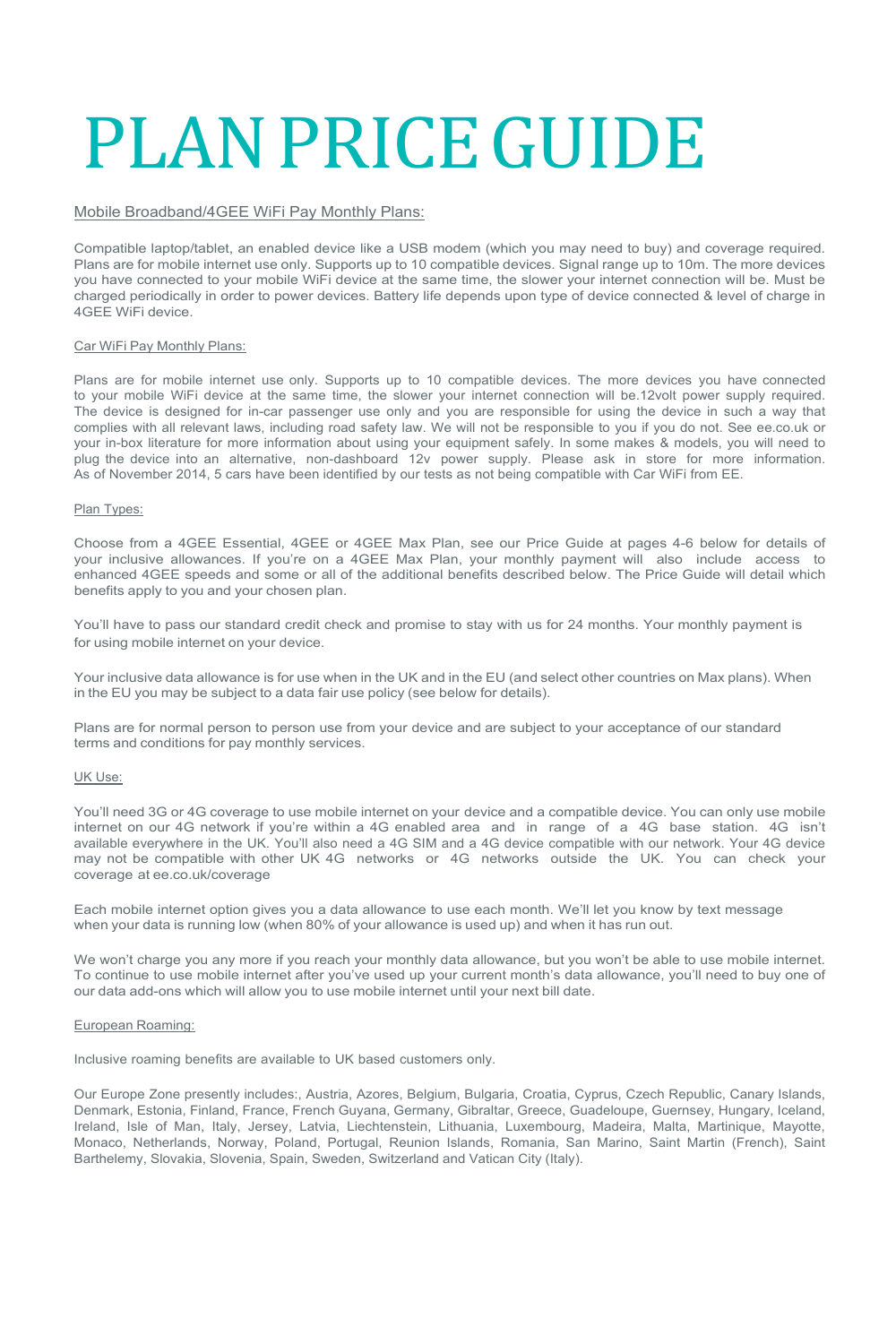Note: Turkey (you may connect to a Turkish network in Northern Cyprus) and Andorra are outside the EU/EEA and not included in our European Roaming Zone.

### Fair Use Amount:

If your domestic data allowance is greater than 50GB, you will be subject to a fair usage policy of 50GB whilst you are roaming in our Europe Zone: this means you can use a maximum of 50GB from your data allowance while roaming.

When the FUP applies to you, once you have used up 50GB when roaming, we will notify you and you'll have to buy a data add-on if you want to keep using data when roaming.

Whether you have a FUP or not, if you use up all of your domestic data allowance when you are outside the UK, you'll need to buy a new data add-on to continue using data.

### Speeds:

If you have a 4GEE Essential Plan or a 4GEE Plan will get our standard roaming data speeds when in the EU. This is likely to be slower than in the UK and fast enough to use your phone as you normally would, including streaming music and standard definition video (or better). See our KFI documen[t http://ee.co.uk/help/accounts-billing-and-topping-up/terms-](http://ee.co.uk/help/accounts-billing-and-topping-up/terms-)[and-conditions/ee-terms-and-conditions/4g-wifi--mobile-broadband--terms/](http://ee.co.uk/help/accounts-billing-and-topping-up/terms-and-conditions/ee-terms-and-conditions/4g-wifi--mobile-broadband--terms/ee-traffic-management-for-mobile-broadband) ee-traffic-management-for-mobile-broadband for more info. If you want access to faster speeds you will be able to buy one of our Max plans or a speed add-on (where available). If you are on a Max Plan you'll get access to the fastest available speeds when abroad. Speeds outside the UK always depend on the network you connect to and 4G may or may not be available. EE isn't responsible for the speeds or coverage you get outside the UK. As in the UK, your coverage and speeds will vary depending on your location, the number of people on the network and other factors such as weather and geography.

### Stable Links:

EE plans are intended for customers with a stable link to the UK who travel abroad periodically. They are not intended for customers roaming on a permanent or semi-permanent basis. We will consider you have a stable link to the UK if spend a total of 60 days or more during any 120 day period within the UK. If your usage abroad in the EU/EEA exceeds this, you will be alerted by text, and after a 2-week period we may charge you for services you use or block your SIM card and roaming services. We'll let you know before we do anything.

### Sharer Plans:

Sharer plans allows an overall data allowance to be shared between multiple connections within a group. The lead account may only have one Shared 4GEE or 4GEE Max plan. A maximum of 5 connections, including the lead account, are permitted. A minimum term on each connection forming part of the Shared 4GEE or 4GEE Max plan applies. The lead account holder is responsible for all charges incurred outside of individual plan

allowances. The lead account holder may block particular usage for any connection. Subject to any such blocks, the lead account holder consents to and is responsible for charges incurred by any connection, including roaming and data add-ons. Data allowances are shared across all connections within the Shared 4GEE plan. Inclusive BT Sport App access available to lead account holder only. Other terms apply, see ee.co.uk/ terms and search for "Shared 4GEE Plans" within our pay monthly terms hub.

### Additional Benefits

### 4GEE Speeds in UK

4GEE Essential Plans and 4GEE Plans gives you access to speeds of up to 60Mbps in the UK. 4GEE Max Plans give you uncapped speeds in the UK. You can only use mobile internet on our 4G network if you're within a 4G enabled area and in range of a 4G base station.

The speeds you achieve will also depend on a number of factors including: your location, the device you are using and geographic factors such as tree coverage and population density. If you are indoors, the materials of the building you're in may also affect mobile internet speeds. Access to our enhanced 4GEE speeds will also be impacted by the location of our masts and equipment optimised for enhanced 4GEE speeds. Such equipment is not available everywhere in the UK and so you should check your coverage at ee/co.uk/coverage before selecting your plan.

### Max Plan Customers

As well as EU roaming, Max plan customers will also be able to take their inclusive allowance to Canada, Mexico, New Zealand and the USA.

### 10% Multi-Plan Saving

Available only to existing pay monthly customers of EE, Orange or T-Mobile taking an additional pay monthly plan on EE in the same name only. Saving off monthly line rental for additional plan only. 30 day plans not included. Saving will be removed if you cancel the original plan. RPI increase based on undiscounted amount. Not available with any other offer. See ee.co.uk/terms for full terms.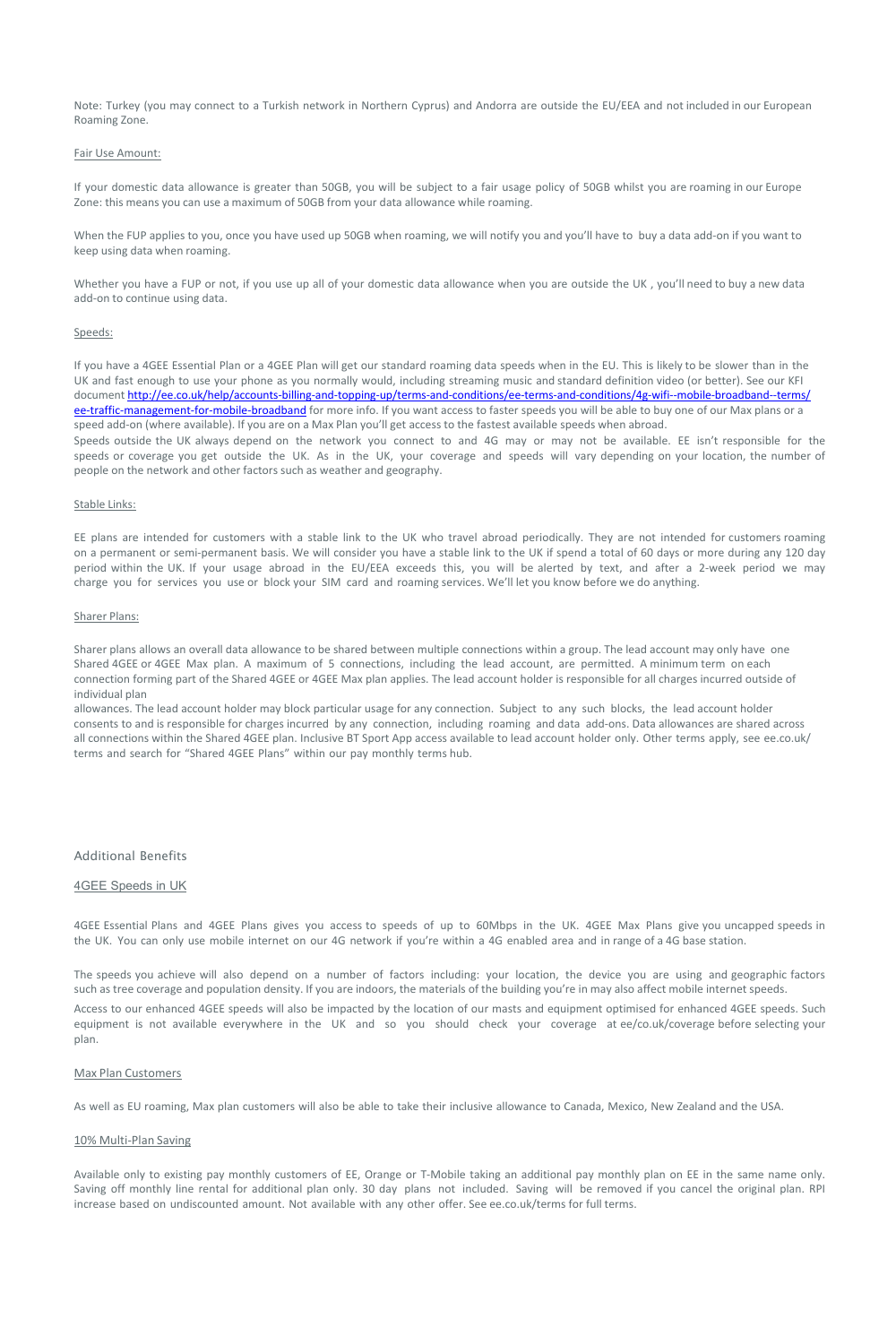### BT Sport App

BT Sport App (Inclusive Access on 4GEE Max plans only)

To use the App you'll need a compatible device containing an EE SIM card. The App is for personal, non-commercial use only. You must download and use the App on a device that uses the latest IOS, Android or Windows operating systems. The App provides you with inclusive access to sport and other related content (the "Content") Before using the App, you must ensure that you or your household has a TV licence. You must not attempt to view, whether directly or indirectly, the Content on digital media players. For example, televisions, computers or any other portable equipment capable of receiving or transmitting television broadcasts. If you use 4GEE when using or streaming Content from the App, your Price Plan's inclusive data allowance will decrement. Your data allowances will also decrement when downloading the App, although it is currently free to download from GooglePlay, the Windows Store or the Apple App Store.

Before downloading the App you must visit [www.bt.com/eesport](http://www.bt.com/eesport) to register for a unique BT ID that will enable you to access the App and its Content. When registering, you must provide BT with some personal information, such as Your EE customer telephone number and email address. The information you supply when creating a BT Sport account will be processed in accordance with BT's privacy policy. Visit [www.bt.com/privacy](http://www.bt.com/privacy) for more information. There may be times when we have to share information about you with BT and vice versa. This will happen in limited circumstances that relate to the administration of your BT Sport account and to prevent fraudulent or unlawful activity. We'll process this information in accordance with EE's privacy policy, details of which can be found here [www.ee.co.uk/privacy-policy.](http://www.ee.co.uk/privacy-policy)

The Content provided via the App is intended to cover a wide range of sporting interests. BT may choose to add or remove Content from time to time and it cannot guarantee the availability of any particular programmes, sporting events or channels. If you commit a material breach of BT's terms and conditions, we will be informed by BT and the Additional Service will be suspended or the BT Sport App removed from your Account. If this happens, we will not be responsible for providing you with a substitute service or for any other losses you may incur as a result. We may also suspend access to or terminate your contract for the Additional Service if you fail to pay a bill by the date set out on it or commit another material breach of your Agreement for mobile network services (visit ee.co.uk/terms to read the latest version of our terms and conditions). Other terms apply, see [www.ee.co.uk/btsportaddonterms](http://www.ee.co.uk/btsportaddonterms)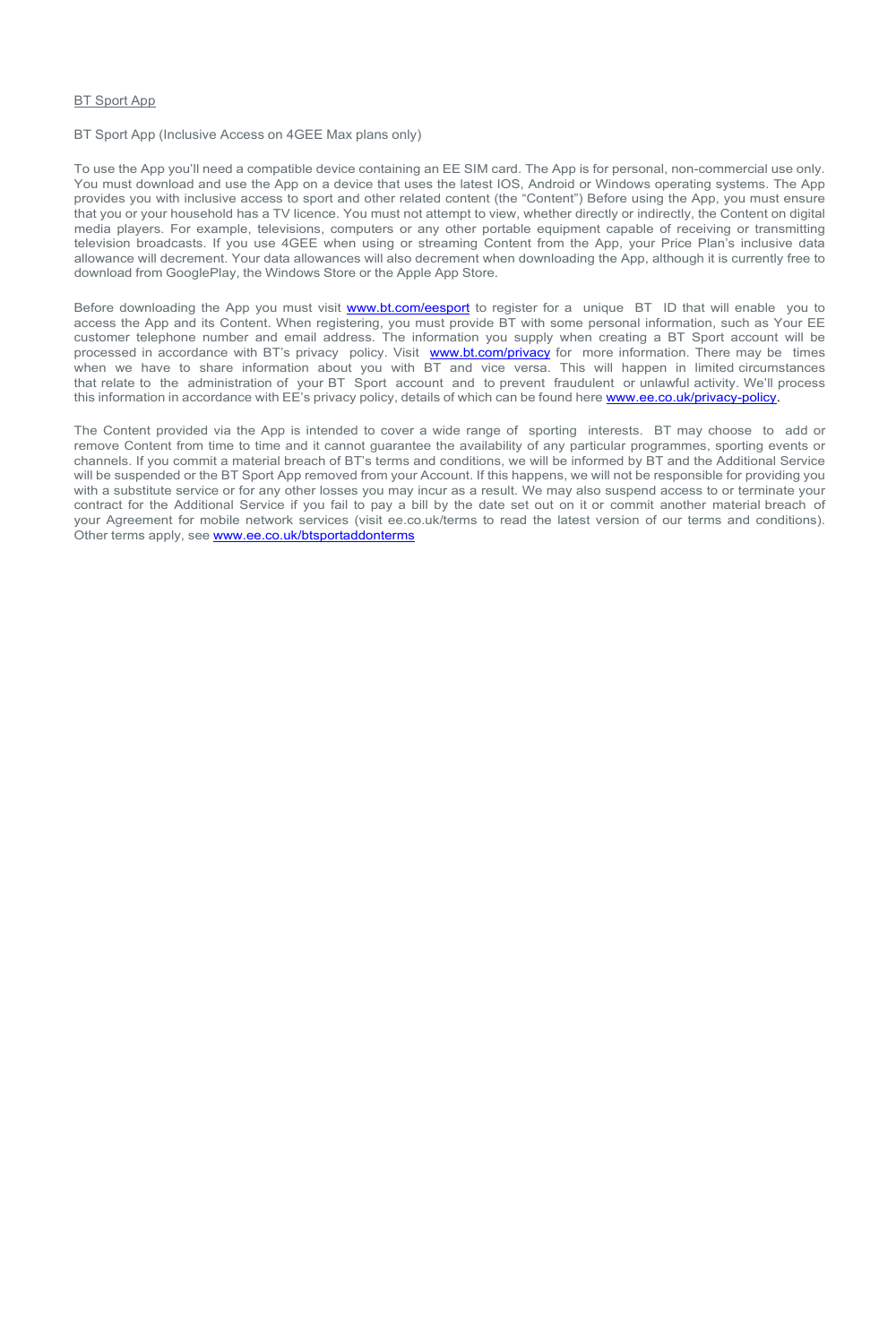# Pay Monthly Mobile Broadband, Tablet & SIM Pricing

### Available from 1<sup>st</sup> June 2017

Price Guide updated and all charges applicable from 31<sup>st</sup> March 2022

Each year in March, the price of your monthly plan will increase in line with the Retail Price Index (RPI) rate of inflation as published in January by the Office for National Statistics. To check your current monthly price plan charge just check your latest bill or My EE.

This is the Plan Price Guide referred to in your full pay monthly agreement with us. This Plan Price Guide forms part of your agreement with us.

## Mobile Broadband Plans:

| <b>24 Month Plans</b>   |                             |        |                   |                       |  |
|-------------------------|-----------------------------|--------|-------------------|-----------------------|--|
|                         | <b>4GEE Essential Plans</b> |        | <b>4GEE Plans</b> | <b>4GEE Max Plans</b> |  |
| Monthly cost (Inc. VAT) | £12.83                      | £19.24 | £24.58            | £31.00                |  |
| <b>Data</b>             | 2GB                         | 4GB    | 15GB              | 30GB                  |  |

| <b>30 Day Plans</b>     |                             |        |                   |                |  |  |
|-------------------------|-----------------------------|--------|-------------------|----------------|--|--|
|                         | <b>4GEE Essential Plans</b> |        | <b>4GEE Plans</b> | 4GEE Max Plans |  |  |
| Monthly cost (Inc. VAT) | £13.88                      | £20.29 | £25.66            | £32.06         |  |  |
| <b>Data</b>             | 2GB                         | 4GB    | 15GB              | 30GB           |  |  |

# Internet On The Go

| <b>24 Month Plans</b>   |                                       |                   |                |  |
|-------------------------|---------------------------------------|-------------------|----------------|--|
|                         | <b>4GEE Essential</b><br><b>Plans</b> | <b>4GEE Plans</b> | 4GEE Max Plans |  |
| Monthly cost (Inc. VAT) | £9.30                                 | £11.48            | £14.23         |  |
| Data                    | 2GB                                   | 4GB               | 8GB            |  |

# Data SIM Plans:

| <b>24 Month Plans</b>   |                             |        |            |                       |  |  |
|-------------------------|-----------------------------|--------|------------|-----------------------|--|--|
|                         | <b>4GEE Essential Plans</b> |        | 4GEE Plans | <b>4GEE Max Plans</b> |  |  |
| Monthly cost (Inc. VAT) | £11.45                      | £17.70 | £22.90     | £29.14                |  |  |
| <b>Data</b>             | 2GB                         | 4GB    | 15GB       | 30GB                  |  |  |

| <b>12 Month Plans</b>   |                             |        |                   |                |  |
|-------------------------|-----------------------------|--------|-------------------|----------------|--|
|                         | <b>4GEE Essential Plans</b> |        | <b>4GEE Plans</b> | 4GEE Max Plans |  |
| Monthly cost (Inc. VAT) | £12.83                      | £19.24 | £24.58            | £31.00         |  |
| Data                    | 2GB                         | 4GB    | 15GB              | 30GB           |  |

| <b>1 Month Plans</b>    |                             |        |                   |                |  |  |
|-------------------------|-----------------------------|--------|-------------------|----------------|--|--|
|                         | <b>4GEE Essential Plans</b> |        | <b>4GEE Plans</b> | 4GEE Max Plans |  |  |
| Monthly cost (Inc. VAT) | £13.88                      | £20.29 | £25.66            | £32.06         |  |  |
| <b>Data</b>             | 2GB                         | 4GB    | 15GB              | 30GB           |  |  |

# Tablet Broadband Plans:

| $\lambda$ 24 Month 4GEE Essential Plans $\lambda$ |        |        |        |        |        |        |        |        |
|---------------------------------------------------|--------|--------|--------|--------|--------|--------|--------|--------|
| Monthly cost (Inc.<br>VAT)                        | £18.61 | £21.91 | £27.37 | £33.95 | £40.52 | £47.10 | £52.60 | £85.46 |
| <b>Data</b>                                       |        |        |        | 2GB    |        |        |        |        |

| <b>24 Month 4GEE Plans</b> |        |        |        |        |        |        |        |        |
|----------------------------|--------|--------|--------|--------|--------|--------|--------|--------|
| Monthly cost (Inc.<br>VAT  | £21.35 | £24.62 | £30.11 | £36.70 | £43.26 | £49.85 | £55.32 | £88.20 |
| Data                       |        |        |        | 10GB   |        |        |        |        |

| l 24 Month 4GEE Max Plans <sup>1</sup> |        |        |        |        |        |        |        |        |
|----------------------------------------|--------|--------|--------|--------|--------|--------|--------|--------|
| Monthly cost (Inc.<br>VAT)             | £24.10 | £27.37 | £32.87 | £39.44 | £46.01 | £52.60 | £58.07 | £90.92 |
| Data                                   |        |        |        | 20GB   |        |        |        |        |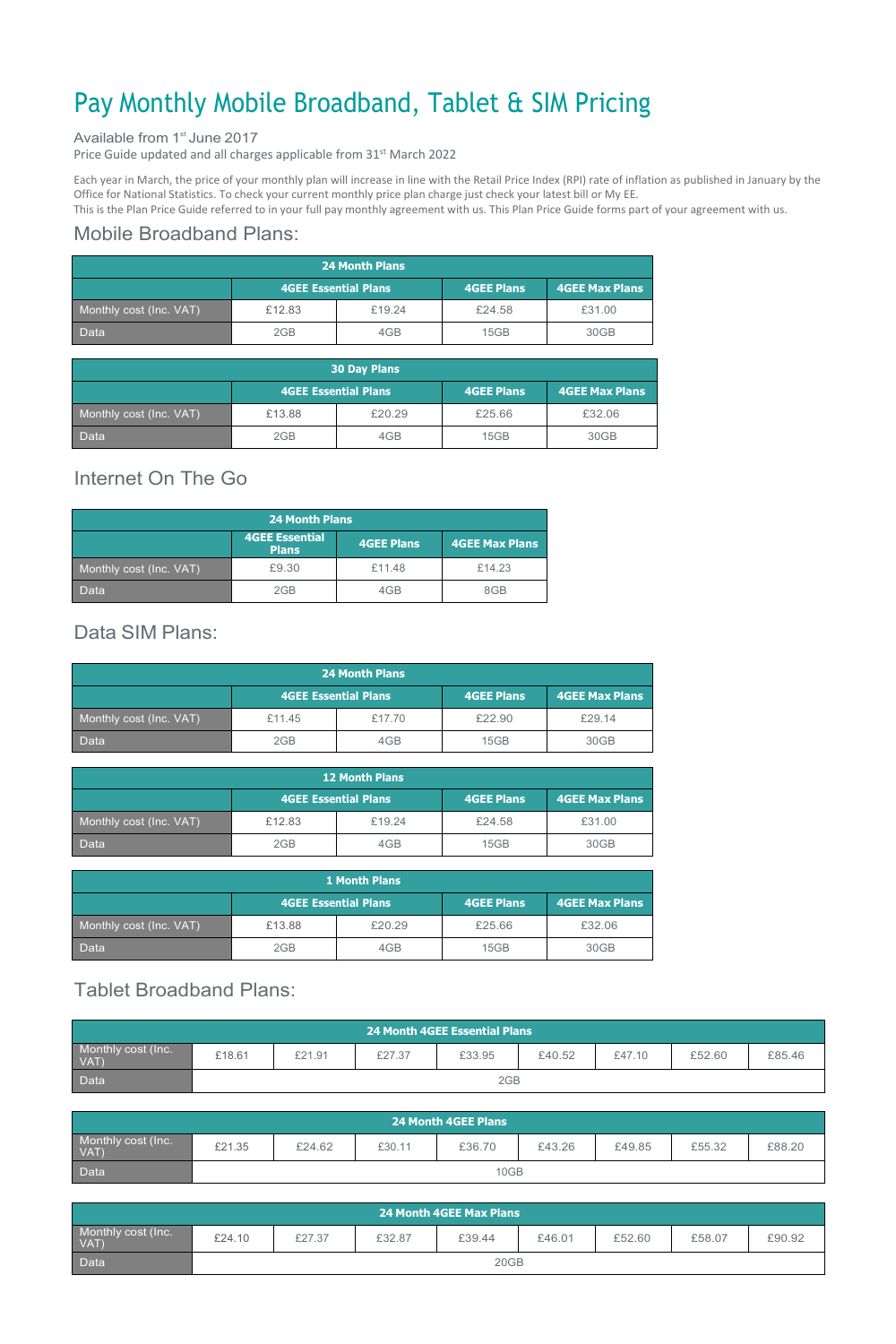# 4GEE Home Plans:

| <b>12 Month Plans</b>   |        |        |        |
|-------------------------|--------|--------|--------|
| Monthly cost (Inc. VAT) | £27.37 | £54.78 | £82.18 |
| <b>Data</b>             | 10GB   | 50GB   | 100GB  |

| <b>Service Type</b>                                                                                                                                                                                                                                                                                                                                                                                                                                                                                                                             | <b>Outside of Allowance</b>                                                           |
|-------------------------------------------------------------------------------------------------------------------------------------------------------------------------------------------------------------------------------------------------------------------------------------------------------------------------------------------------------------------------------------------------------------------------------------------------------------------------------------------------------------------------------------------------|---------------------------------------------------------------------------------------|
| Calls to UK mobile numbers                                                                                                                                                                                                                                                                                                                                                                                                                                                                                                                      |                                                                                       |
| Calls to certain MVNO numbers                                                                                                                                                                                                                                                                                                                                                                                                                                                                                                                   |                                                                                       |
| Calls to landlines (numbers starting with 01, 02, or 03<br>excluding Jersey, Guernsey and Isle of Man)                                                                                                                                                                                                                                                                                                                                                                                                                                          |                                                                                       |
| Calls to Free phone (080) $\&$ (116)                                                                                                                                                                                                                                                                                                                                                                                                                                                                                                            |                                                                                       |
| Calls to 08 & 09 numbers (not including Freephone<br>080)                                                                                                                                                                                                                                                                                                                                                                                                                                                                                       |                                                                                       |
| Calls to 084 and 087 numbers                                                                                                                                                                                                                                                                                                                                                                                                                                                                                                                    |                                                                                       |
| Calls to numbers starting in 0500                                                                                                                                                                                                                                                                                                                                                                                                                                                                                                               | Cost of Calls or Services Made Outside of Allowances (Inc. VAT) can be seen under the |
| Calls to retrieve voicemail                                                                                                                                                                                                                                                                                                                                                                                                                                                                                                                     | standard and non-standard price guide here.                                           |
| Test Messages to UK mobile numbers                                                                                                                                                                                                                                                                                                                                                                                                                                                                                                              |                                                                                       |
| Text Messages to certain MVNO                                                                                                                                                                                                                                                                                                                                                                                                                                                                                                                   |                                                                                       |
| <b>Picture Messages</b>                                                                                                                                                                                                                                                                                                                                                                                                                                                                                                                         |                                                                                       |
| <b>BT Sport App</b>                                                                                                                                                                                                                                                                                                                                                                                                                                                                                                                             |                                                                                       |
| Calls to customer service (during normal working hours)                                                                                                                                                                                                                                                                                                                                                                                                                                                                                         |                                                                                       |
| Calls to customer service (during extended working<br>hours)                                                                                                                                                                                                                                                                                                                                                                                                                                                                                    |                                                                                       |
| <b>Call divert</b>                                                                                                                                                                                                                                                                                                                                                                                                                                                                                                                              | <b>Standard Call Rates Apply</b>                                                      |
| Roaming minutes and text back to the UK (when<br>traveling in selected countries as set out below)                                                                                                                                                                                                                                                                                                                                                                                                                                              |                                                                                       |
| Austria, Azores, Belgium, Bulgaria, Canary Islands,<br>Croatia, Cyprus, Czech Republic, Denmark, Estonia,<br>Finland, France, French Guiana, Germany, Gibraltar,<br>Greece, Guadeloupe, Guernsey, Hungary, Iceland, Ireland,<br>Isle of Man, Italy, Jersey, Latvia, Liechtenstein, Lithuania,<br>Luxembourg, Madeira, Malta, Martinique, Mayotte,<br>Monaco, Netherlands, Norway, Poland, Portugal,<br>Reunion Islands, Romania, Saint Barthelemy, Saint<br>Martin, San Marino, Slovakia, Slovenia, Spain, Sweden,<br>Switzerland, Vatican City | <b>Standard Call Rates Apply</b>                                                      |
| Minutes and text to landlines and mobiles within certain<br>countries (when travelling in certain countries as set out<br>below)                                                                                                                                                                                                                                                                                                                                                                                                                |                                                                                       |
| Austria, Azores, Belgium, Bulgaria, Canary Islands,<br>Croatia, Cyprus, Czech Republic, Denmark, Estonia,<br>Finland, France, French Guiana, Germany, Gibraltar,<br>Greece, Guadeloupe, Guernsey, Hungary, Iceland, Ireland,<br>Isle of Man, Italy, Jersey, Latvia, Liechtenstein, Lithuania,<br>Luxembourg, Madeira, Malta, Martinique, Monaco,<br>Netherlands, Norway, Poland, Portugal, Reunion Islands,<br>Romania, Saint Barthelemy, Saint Martin, San Marino,<br>Slovakia, Slovenia, Spain, Sweden, Switzerland, Vatican<br>City          | <b>Standard Call Rates Apply</b>                                                      |

- 1. Data when using VoiP service, use will be deducted from your inclusive data allowances.
- 2. A one minute minimum call charge applies. Thereafter, calls are charged on a per minute basis
- 3. Call charges vary depending on the time of your call as well as other optional selections that you may choose. You will be notified of call costs and have the option to end the call at that point without incurring any charge. Please see our 'Non-Standard Service' brochure for further details and for definitions of our "normal working hours" and "extended working hours".

Please go to the help section of our website, ee.co.uk for details around 'non-standard' charging which can be found in our Non Standard Price Guide. This includes charges for numbers starting with 05, 070, 09 and 118. Calls to these numbers are subject to a 1 minute minimum call charge. Thereafter, calls are charged on a per minute basis. Applicable service charges may include a pence per minute charge, a flat charge per call, or a combination of an initial call connection fee and then a pence per minute charge; see ee.co.uk/ukcalling. Remember that calls to these numbers are not included in your monthly allowance.